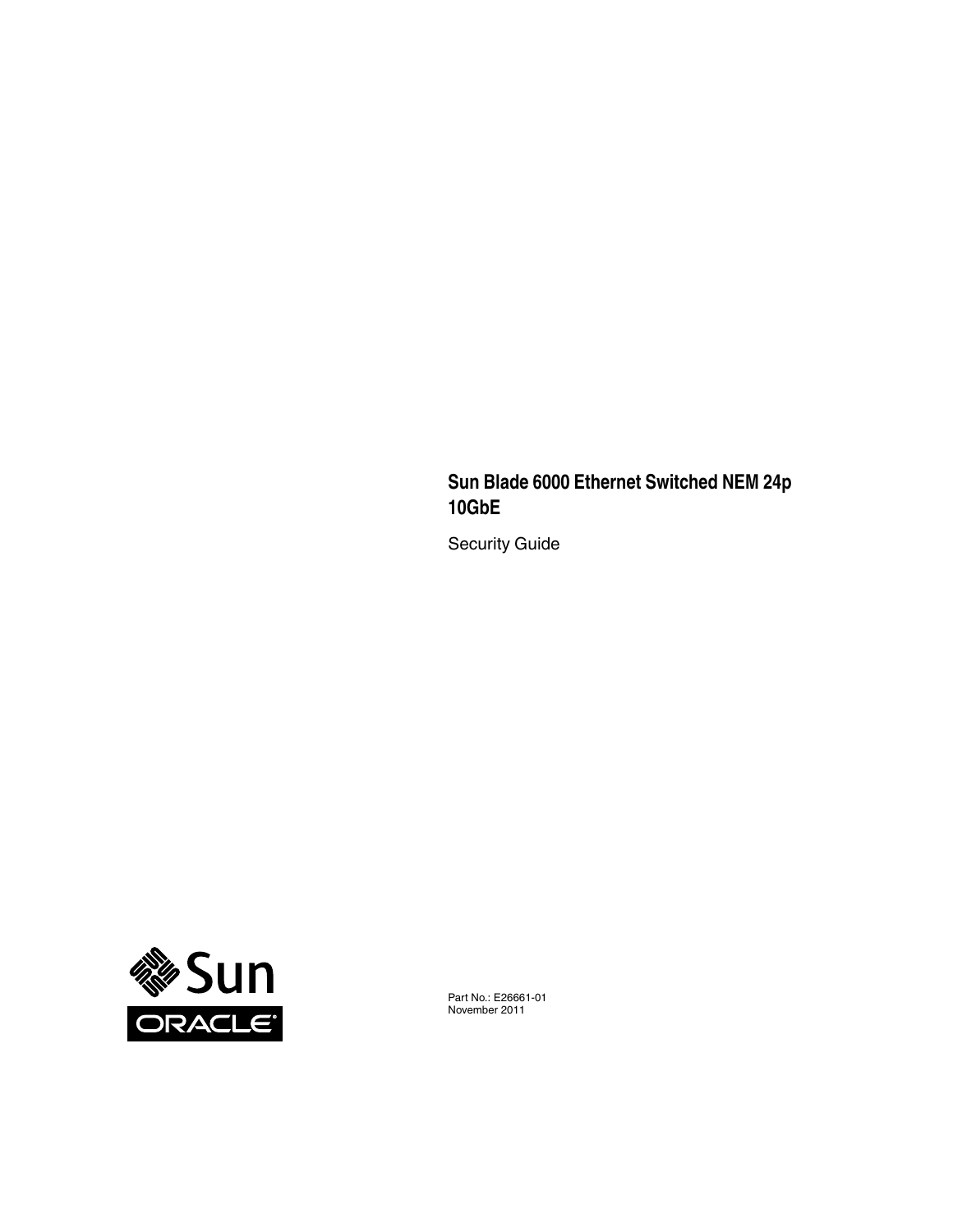Copyright © 2011 Oracle and/or its affiliates. All rights reserved.

This software and related documentation are provided under a license agreement containing restrictions on use and disclosure and are protected by intellectual property laws. Except as expressly permitted in your license agreement or allowed by law, you may not use, copy, reproduce, translate,<br>broadcast, modify, license, transmit, distribute, exhibit, perform, publis

The information contained herein is subject to change without notice and is not warranted to be error-free. If you find any errors, please report them to us in writing.

If this is software or related software documentation that is delivered to the U.S. Government or anyone licensing it on behalf of the U.S. Government, the following notice is applicable:

U.S. GOVERNMENT RIGHTS Programs, software, databases, and related documentation and technical data delivered to U.S. Government customers are "commercial computer software" or "commercial technical data" pursuant to the applicable Federal Acquisition Regulation and agency-specific<br>supplemental regulations. As such, the use, duplication, disclosure, modification, 52.227-19, Commercial Computer Software License (December 2007). Oracle USA, Inc., 500 Oracle Parkway, Redwood City, CA 94065.

This software or hardware is developed for general use in a variety of information management applications. It is not developed or intended for use in any<br>inherently dangerous applications, including applications which may applications, then you shall be responsible to take all appropriate fail-safe, backup, redundancy, and other measures to ensure the safe use. Oracle Corporation and its affiliates disclaim any liability for any damages caused by use of this software or hardware in dangerous applications.

Oracle and Java are registered trademarks of Oracle and/or its affiliates. Other names may be trademarks of their respective owners.

AMD, Opteron, the AMD logo, and the AMD Opteron logo are trademarks or registered trademarks of Advanced Micro Devices. Intel and Intel Xeon are<br>trademarks or registered trademarks of Intel Corporation. All SPARC trademark SPARC International, Inc. UNIX is a registered trademark of The Open Group.

This software or hardware and documentation may provide access to or information on content, products, and services from third parties. Oracle Corporation and its affiliates are not responsible for and expressly disclaim all warranties of any kind with respect to third-party content, products, and services. Oracle Corporation and its affiliates will not be responsible for any loss, costs, or damages incurred due to your access to or use of third-party content, products, or services.

#### Copyright © 2011, Oracle et/ou ses affiliés. Tous droits réservés.

Ce logiciel et la documentation qui l'accompagne sont protégés par les lois sur la propriété intellectuelle. Ils sont concédés sous licence et soumis à des<br>restrictions d'utilisation et de divulgation. Sauf disposition de

Les informations fournies dans ce document sont susceptibles de modification sans préavis. Par ailleurs, Oracle Corporation ne garantit pas qu'elles soient exemptes d'erreurs et vous invite, le cas échéant, à lui en faire

Si ce logiciel, ou la documentation qui l'accompagne, est concédé sous licence au Gouvernement des Etats-Unis, ou à toute entité qui délivre la licence de ce logiciel ou l'utilise pour le compte du Gouvernement des Etats-Unis, la notice suivante s'applique :

U.S. GOVERNMENT RIGHTS. Programs, software, databases, and related documentation and technical data delivered to U.S. Government customers are "commercial computer software" or "commercial technical data" pursuant to the applicable Federal Acquisition Regulation and agency-specific supplemental regulations. As such, the use, duplication, disclosure, modification, and adaptation shall be subject to the restrictions and license terms set forth in the applicable Government contract, and, to the extent applicable by the terms of the Government contract, the additional rights set forth in FAR<br>52.227-19, Commercial Computer Software License (December 2007). Or

Ce logiciel ou matériel a été développé pour un usage général dans le cadre d'applications de gestion des informations. Ce logiciel ou matériel n'est pas<br>conçu ni n'est destiné à être utilisé dans des applications à risque utilisez ce logiciel ou matériel dans le cadre d'applications dangereuses, il est de votre responsabilité de prendre toutes les mesures de secours, de<br>sauvegarde, de redondance et autres mesures nécessaires à son utilisati déclinent toute responsabilité quant aux dommages causés par l'utilisation de ce logiciel ou matériel pour ce type d'applications.

Oracle et Java sont des marques déposées d'Oracle Corporation et/ou de ses affiliés.Tout autre nom mentionné peut correspondre à des marques appartenant à d'autres propriétaires qu'Oracle.

AMD, Opteron, le logo AMD et le logo AMD Opteron sont des marques ou des marques déposées d'Advanced Micro Devices. Intel et Intel Xeon sont des<br>marques ou des marques déposées d'Intel Corporation. Toutes les marques SPARC

Ce logiciel ou matériel et la documentation qui l'accompagne peuvent fournir des informations ou des liens donnant accès à des contenus, des produits et des services émanant de tiers. Oracle Corporation et ses affiliés déclinent toute responsabilité ou garantie expresse quant aux contenus, produits ou services émanant de tiers. En aucun cas, Oracle Corporation et ses affiliés ne sauraient être tenus pour responsables des pertes subies, des coûts occasionnés ou des dommages causés par l'accès à des contenus, produits ou services tiers, ou à leur utilisation.



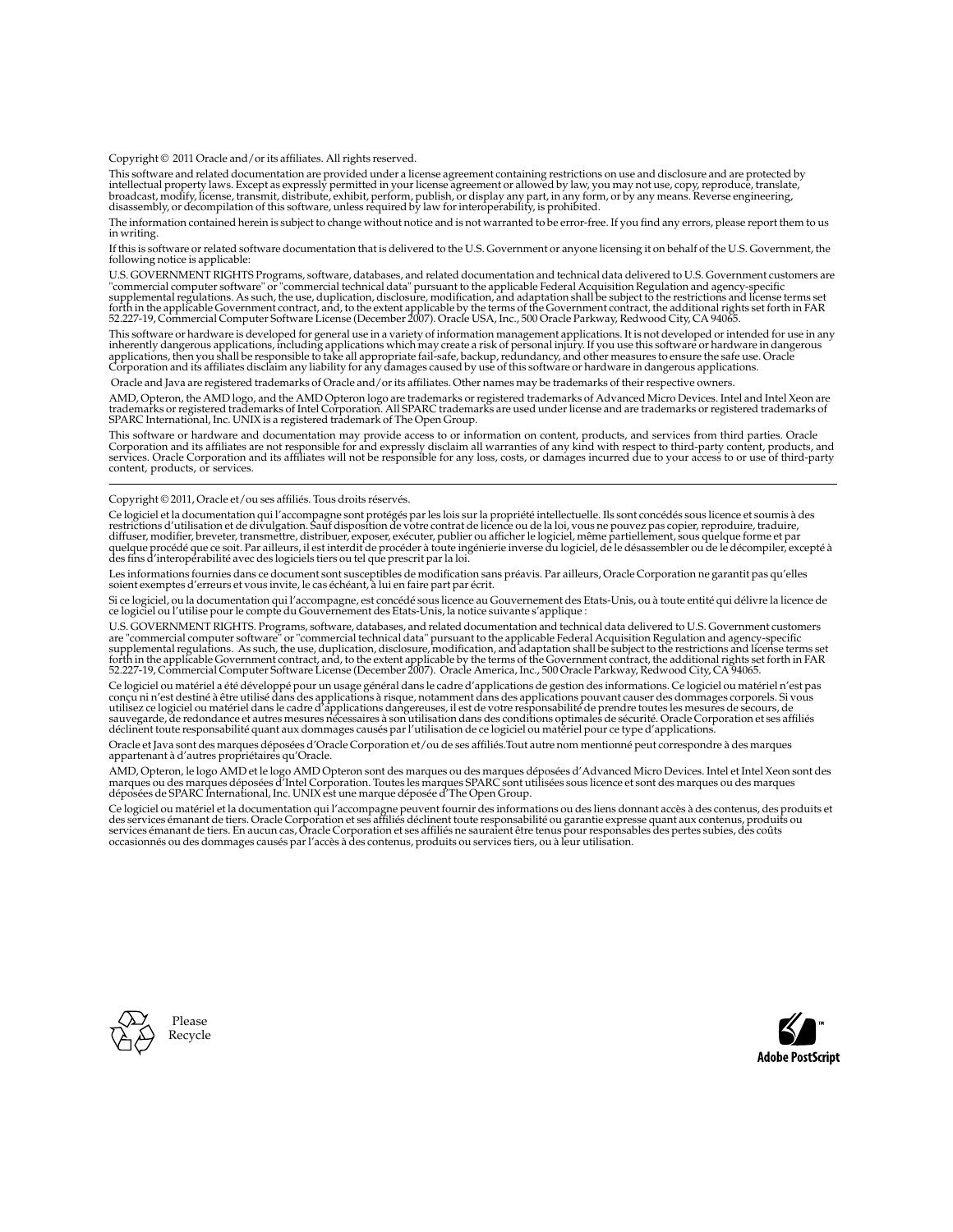### Contents

**[Sun Blade 6000 Ethernet Switched NEM 24p 10GbE Security Guide 1](#page-4-0)** [Product Overview](#page-4-1) 1 [Understanding Security Principles 2](#page-5-0) [Keep Software Up To Date 2](#page-5-1) [Monitor System Activity](#page-5-2) 2 [Keep Up To Date on Latest Security Information 2](#page-5-3) [Understanding Security Features](#page-5-4) 2 [AAA 3](#page-6-0) [Logging Information 3](#page-6-1) [Switched NEM Configuration 3](#page-6-2) [Firmware/EEPROM Upgrades 3](#page-6-3) [Understanding Security Considerations for Developers 3](#page-6-4) [Download Updates Securely](#page-7-0) 4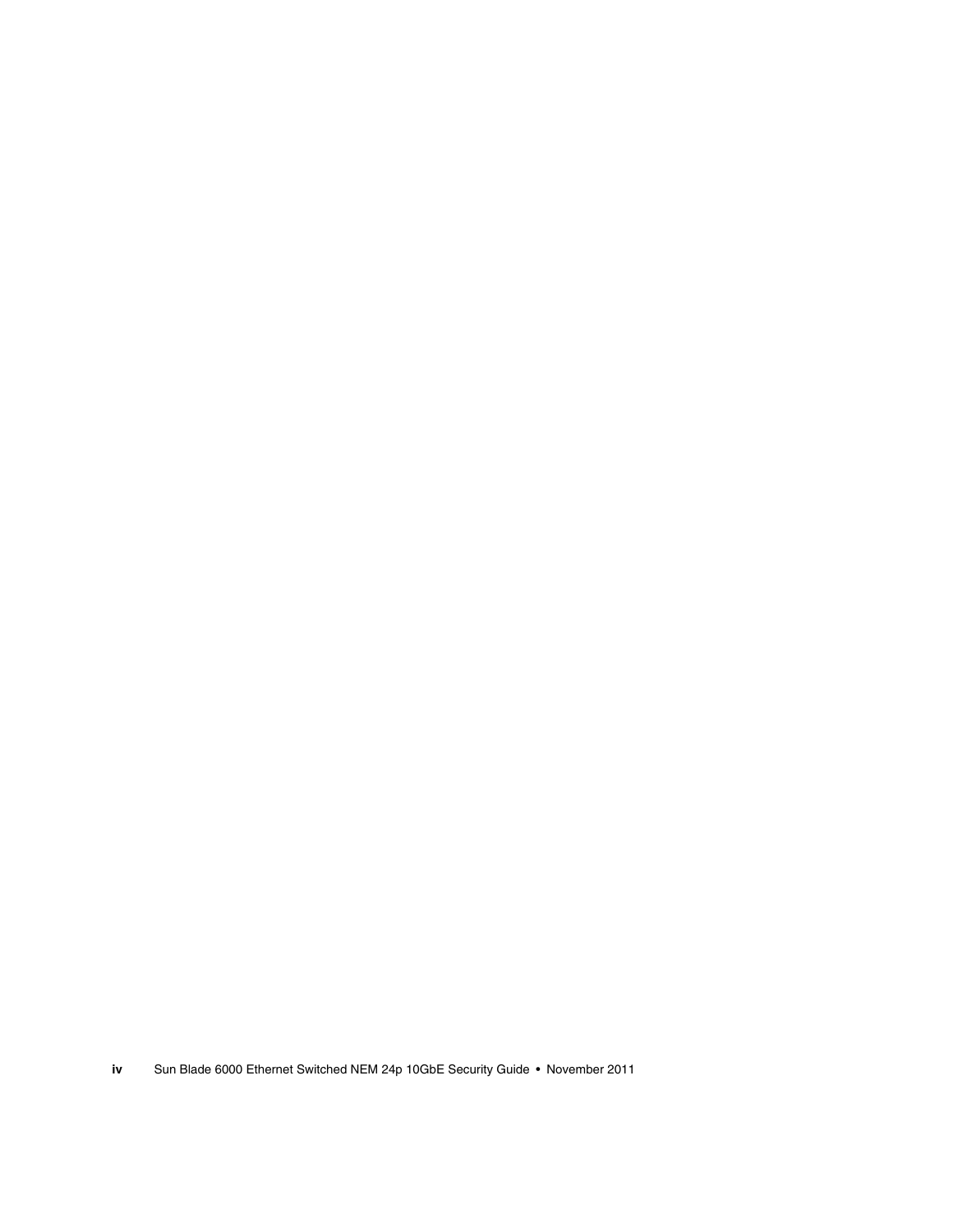# <span id="page-4-0"></span>Sun Blade 6000 Ethernet Switched NEM 24p 10GbE Security Guide

This document provides an overview of the product and general security guidelines for the Sun Blade 6000 Ethernet Switched NE) 24p 10GbE.

The following sections are in this chapter:

- ["Product Overview" on page 1](#page-4-1)
- ["Understanding Security Principles" on page 2](#page-5-0)
- ["Understanding Security Features" on page 2](#page-5-4)
- ["Understanding Security Considerations for Developers" on page 3](#page-6-4)
- ["Download Updates Securely" on page 4](#page-7-0)

## <span id="page-4-1"></span>Product Overview

The Sun Blade 6000 Ethernet Switched NEM 24p 10GbE is a multipurpose connectivity module for the Sun Blade 6000 Modular System. The switched NEM supports connection to external devices through 10GbE SFP+ ports and QSFP ports. The switched NEM connects server modules (blades) in a Sun Blade 6000 Modular System chassis with disk modules in the same chassis.

It is important to understand that having access to the blades does not compromise the security of the NEM in general. Blades do not have direct access to the switched NEM firmware.

All policies that need to be set up in the switched NEM are only accessible through Oracle ILOM.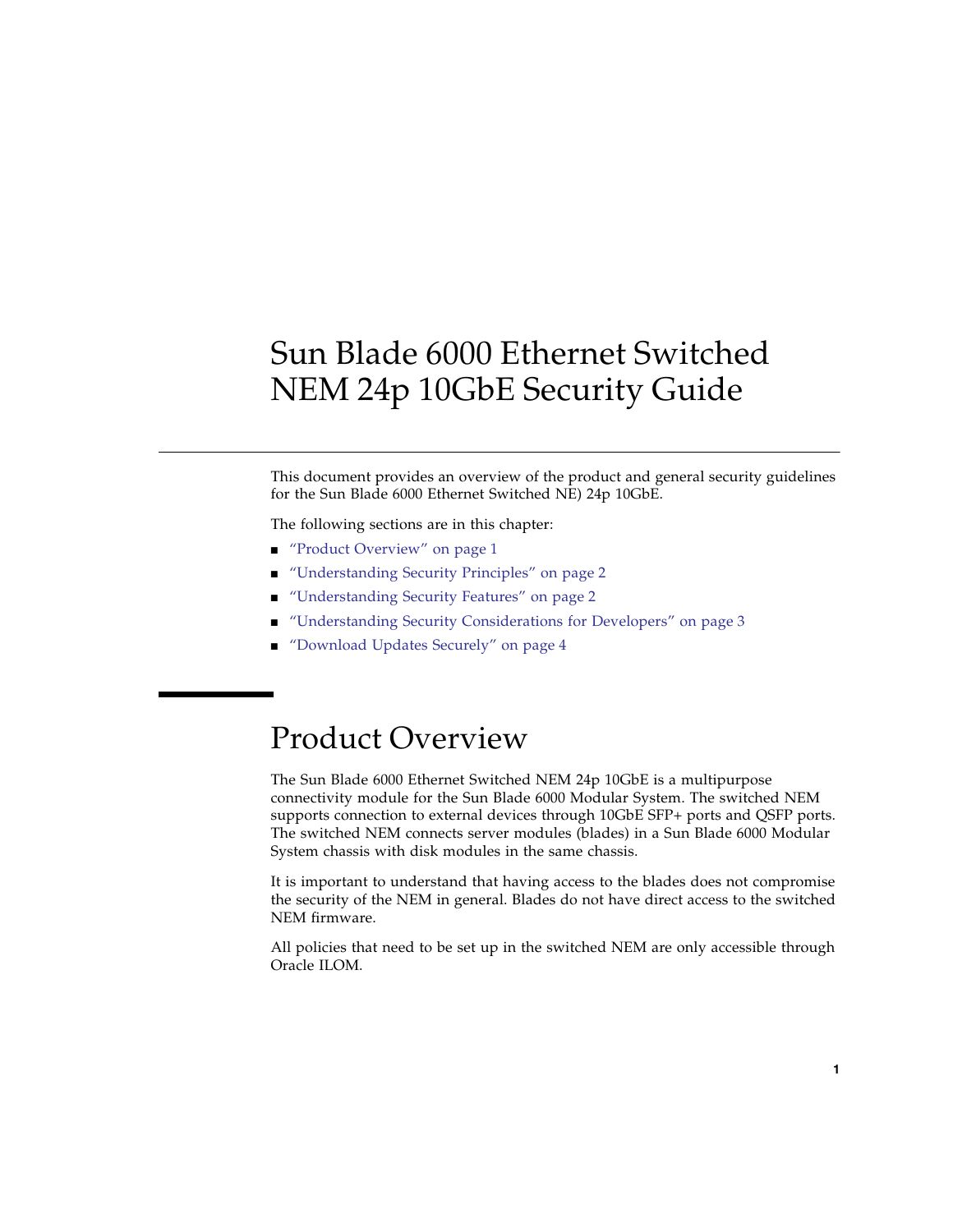# <span id="page-5-0"></span>Understanding Security Principles

The principles described in this section are fundamental to using any NEM securely.

### <span id="page-5-1"></span>Keep Software Up To Date

Keeping all software and firmware versions and patches up to date is one of the primary principles of good security. It is important that you keep the embedded firmware on the switched NEM up to date. Firmware is only accessible to system administrators who have access to Oracle ILOM after logging in.

#### <span id="page-5-2"></span>Monitor System Activity

Oracle ILOM has a message log that logs system activity. Switched NEM firmware upgrade activity will be included in the system log.

After three consecutive crashes of the configuration, the system will save the failing configuration file and revert to factory-default configuration to ensure availability. Oracle ILOM generates an alert message in the message log when this happens.

### <span id="page-5-3"></span>Keep Up To Date on Latest Security Information

Oracle continually improves its software and documentation. Check the product release notes often for updates:

<http://download.oracle.com/docs/cd/E19285-01/index.html>

# <span id="page-5-4"></span>Understanding Security Features

You cannot access the switched NEM firmware directly. All requests are managed by proxy through Oracle ILOM.

The following sections describe the features that are available to securely use the switched NEM.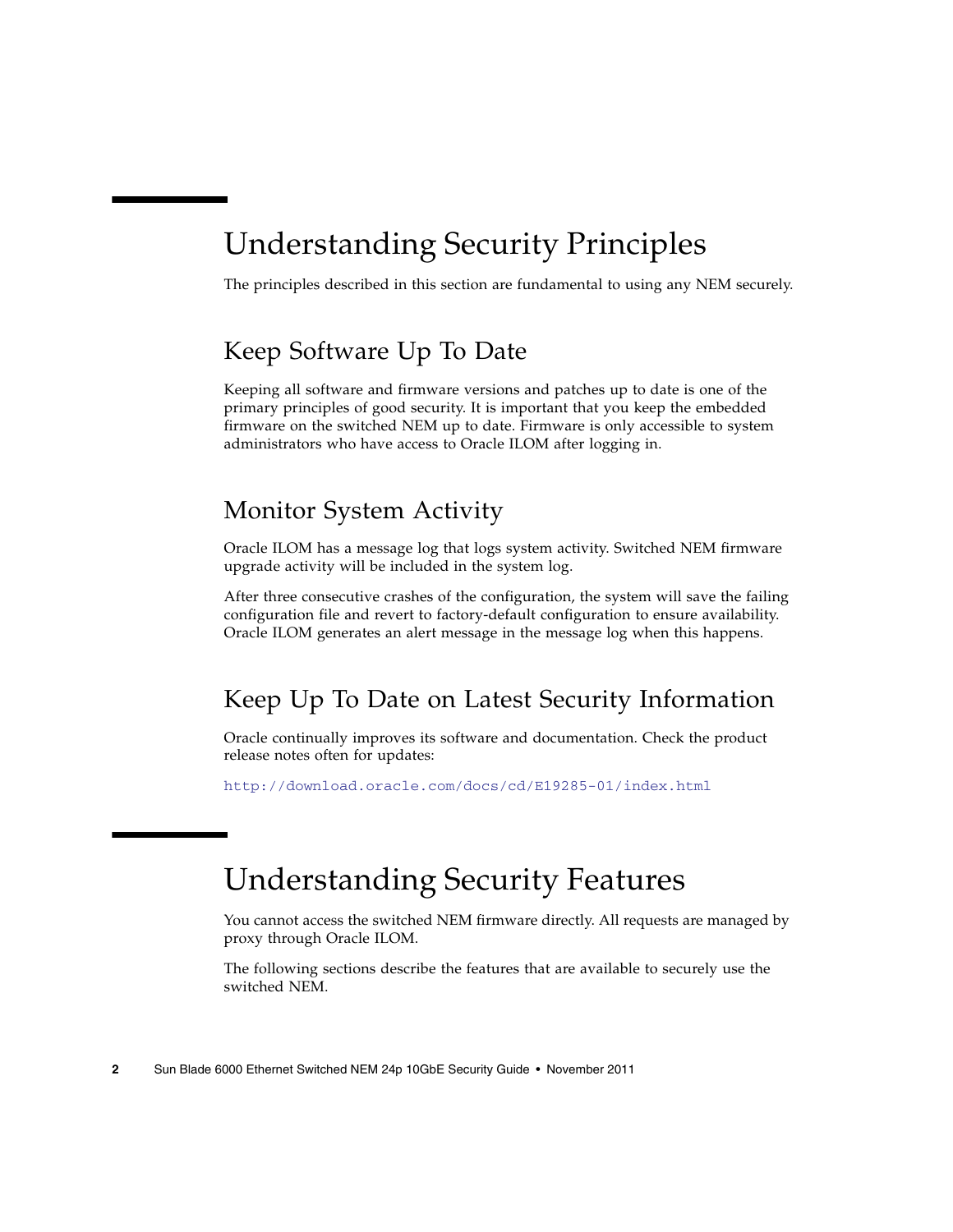### <span id="page-6-0"></span>AAA

Switched NEM security features are accessible only through the CMM ILOM. The following critical security features provided by Oracle ILOM:

- Authentication ensures that only authorized individuals get access to the system and data.
- Authorization is required to access system privileges and data. Authorization builds on authentication to ensure that individuals get only appropriate access.
- Audits allow administrators to detect attempted breaches of the authentication mechanisms and attempted or successful breaches of access control.

For more information, refer to the Oracle ILOM 3.0 documentation collection at:

<http://www.oracle.com/pls/topic/lookup?ctx=ilom30>

### <span id="page-6-1"></span>Logging Information

All logging information is available only through Oracle ILOM.

### <span id="page-6-2"></span>Switched NEM Configuration

Custom configurations can be saved, and settings can be reset to factory defaults.

### <span id="page-6-3"></span>Firmware/EEPROM Upgrades

Upgrades are allowed only through Oracle ILOM. For detailed instructions for installing firmware, refer to the *Sun Blade 6000 Ethernet Switched NEM 24p 10GbE User's Guide* at:[http://www.oracle.com/pls/topic/lookup?ctx=SB6K-24p-](http://www.oracle.com/pls/topic/lookup?ctx=SB6K-24p-10GbE)[10GbE](http://www.oracle.com/pls/topic/lookup?ctx=SB6K-24p-10GbE)

# <span id="page-6-4"></span>Understanding Security Considerations for Developers

All software and firmware running on Oracle's Sun Blade 6000 Switched NEM 24p 10GbE are provided by Oracle. Customers cannot develop their own software to run on the switched NEM.